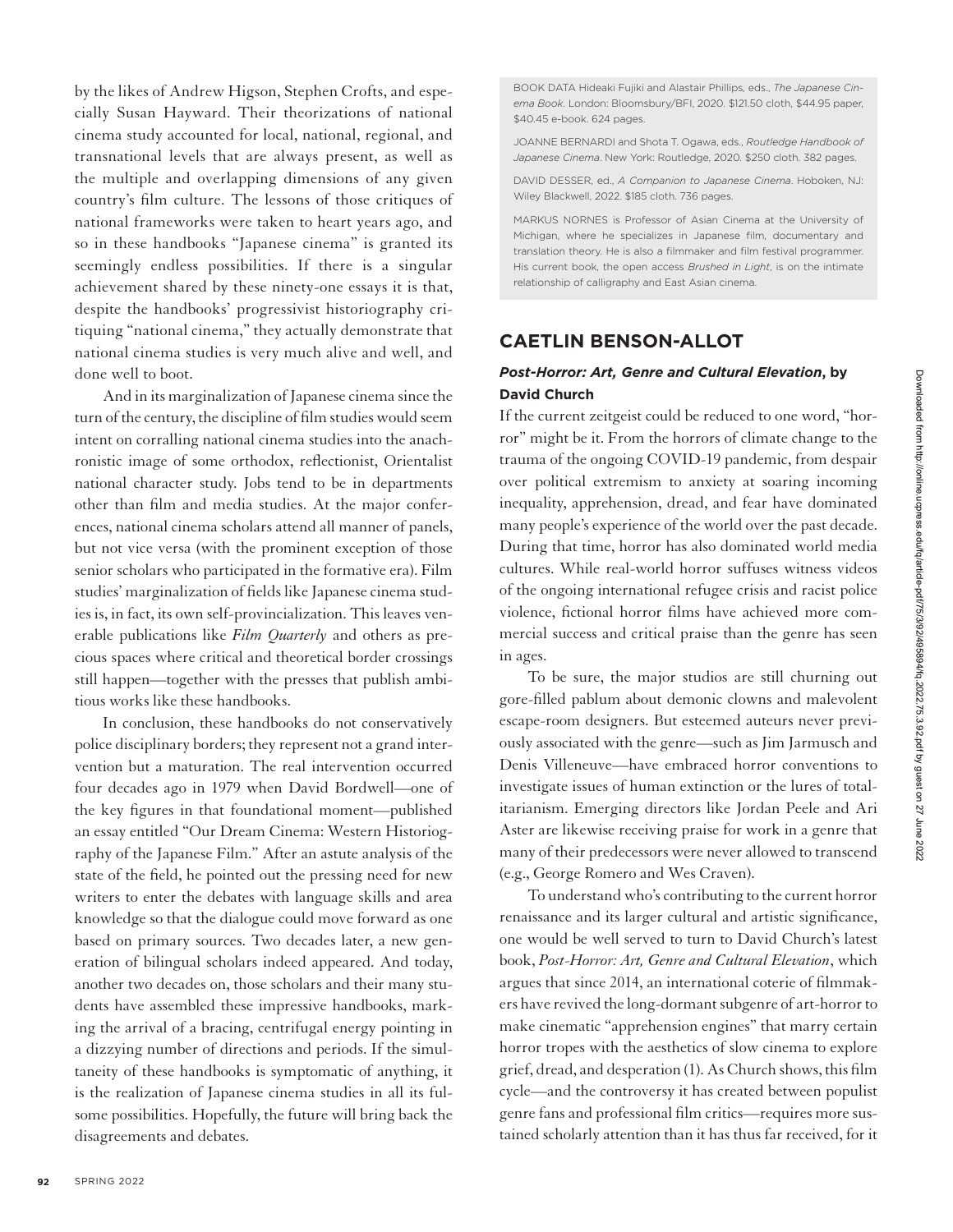suggests that something is changing dramatically in what it means to be horrified by life and media today.

What to call the cycle in question is no simple matter, however, and Church wrestles with the problem at some length in his first and second chapters. Fans and detractors have variably referred to the movies in question as slow, smart, indie, prestige, elevated, and post*-*horror—all in an effort to differentiate artistically ambitious films like *The Witch* (Robert Eggers, 2015) and *It Comes at Night* (Trey Edward Shults, 2017) from more-conventional contemporaneous horror fare, such as *The Conjuring* (James Wan, 2013) or *Happy Death Day* (Christopher Landon, 2017).

Church seems personally inclined toward "art-horror," an appellation coined by Joan Hawkins to describe the intermingling of horror conventions and avant-garde techniques in 1960s and 1970s cinema. He argues that, like art-horror forebearers *Rosemary's Baby* (Roman Polanski, 1968) and *Don't Look Now* (Nicholas Roeg, 1974), the current cycle of aesthetically ambitious horror films decenter "familiar genre tropes … via art cinema's formal expressiveness and narrative ambiguity, making space for characters and viewers alike to soak in contemplative or emotionally fraught moods" (12). Yet Church's interest in the reception of the current cycle—the praise it elicits from critics and the animus it inspires among horror fans—leads him to displace his own preferred term in favor of "post-horror," the most conceptually accurate of the many monikers attached to these movies. Like post-punk, that is, post-horror denotes not "a definitive break from what came before, but rather a stylistic approach that attempts to both contain and move beyond" past precedent (37–38).

As Church explains in his second chapter, naming privileges are inextricable from cultural authority. Who really knows horror: the fans who've spent years achieving expertise in an oft-derided genre, or the critics and cineastes who've finally taken an interest? Church perhaps tarries too long with this question; his diligent representation of the various factions involved in the fray suggests that some of these groups might be fighting just to fight. What is really interesting about these films, after all, is what they do, not who coins the catchiest term to categorize them.

To that end, Church's close readings of post-horror films and their formal evocations of negative affect are among the book's most significant contributions. This will come as no surprise to those familiar with Church's previous work, particularly his *Disposable Passions: Vintage Pornography and the Material Legacies of Adult Cinema*. There as here, cultural studies and reception history are the frame through which the author organizes nuanced critical claims about the objects themselves. Hence Church opens his third chapter—on themes of grief and mourning in post-horror films—by briefly citing popular writers who question why "a character coping with the death of a loved one is the new car of teenagers heading to a cabin in the woods" (Jason Zinoman) before opening up to the larger issue of how tragedies involving familial inheritance stand in for anxieties over generic inheritance in these films (68).

Through textual exegeses of the dysfunctional family dynamics in *The Babadook* (Jennifer Kent, 2014), *Goodnight Mommy* (Veronika Franz and Severin Fiala, 2014), and *Hereditary* (Ari Aster, 2018), Church shows how techniques borrowed from the modernist mourning film "allow the audience to differently *feel* the breaks in generic/familial tradition that have been so divisive among different audience segments" (70). Exemplary in this regard is Church's analysis of how narrative focalization combines with "architectural sterility" in *Goodnight Mommy* to destabilize its spectator, leading them to (erroneously) read the conventionally grieving character as cruelly psychotic and the psychotic character as an innocent victim (82). This confusion enables a "nihilistic conclusion" far bleaker than horror films' typical open-ended finales (86). Instead, Church argues, *Goodnight Mommy* negotiates genre formula to demonstrate the totalizing brutality of trauma's contagion.

Church is an astute reader of film form and narration, more so than the book's early focus on reception and cultural studies might suggest. Chapters 4, 5, and 7 (on gaslighting, landscape, and existential dread in post-horror movies, respectively) evince his skills well, yet the book's crown jewel is chapter 6—Church's extended interrogation of *It Follows* (David Robert Mitchell, 2015) and its queer "critique of monogamy as a monstrous force" (22). This chapter expands on a previously published study to further consider how the film's "overall aesthetic of ruination mourns the lost collectivities of pre-AIDS queer subcultures and work-class solidarities alike" (206). One ends up wishing that the author had spent more time on such theoretically rigorous, historically grounded close readings, which showcase his scholarly gifts far better than parsing the nuances of why some horror fans rejected *The Lighthouse* (Robert Eggers, 2019) or why some post-horror directors deny their debt to the genre (46–49). Proscriptive discourses about what "counts" as horror—or post-horror—never yield much insight into what such movies do or why; far more interesting are rigorous accounts of generic inheritance and cultural negotiation at least in this reader's opinion.